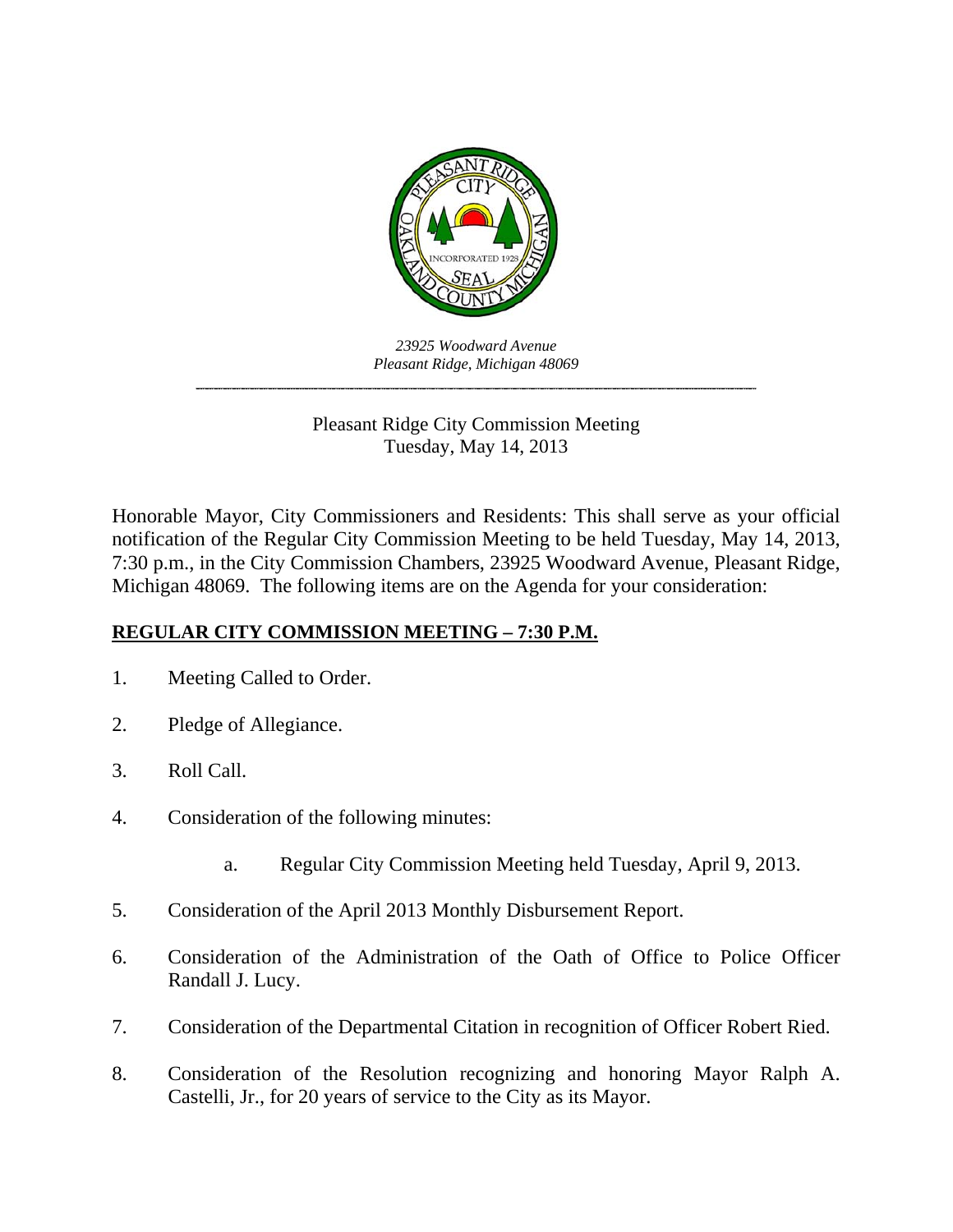- 9. Consideration of the Governmental Reports.
	- Anne Hage, Huntington Woods Library Director.
- 10. Consideration of the City Commission Liaison Reports.
- 11. PUBLIC DISCUSSION items not on the agenda.

## 12. Consideration of the following Consent Agenda:

*All items listed on the Consent Agenda are considered to be routine by the City Commission, will be enacted by one motion and approved by a roll call vote. There will be no separate discussion of these items unless a Commission Member or member of the public requests, in which event the item will be removed from the consent agenda and considered as the last item of business.* 

- a. Resolution recognizing Wednesday, May 22, 2013, as Volunteer's Recognition Day in the City of Pleasant Ridge.
- b. Proclamation declaring Wednesday, May 15, 2013, as Police Memorial Day and May  $12 - 18$ , 2013 as Police Week.
- c. Proclamation declaring May as Mental Health Month.
- d. Request by Clean Water Action to solicit door-to-door for the months  $May - August 2013.$
- 13. Consideration of establishing a public hearing on Tuesday, June 11, 2013, at 7:30 p.m., to solicit public comments on the proposed fiscal year 2013–2014 Millage Rates.
- 14. Consideration of establishing a public hearing on Tuesday, June 11, 2013, at 7:30 p.m., to solicit public comments on the proposed fiscal year 2013-2014 Combined City Budgets and the fiscal years 2014-2018 Five-Year Capital Improvement Plan.
- 15. Consideration of establishing a public hearing on Tuesday, June 11, 2013, at 7:30 p.m., to solicit public comments on an ordinance to amend Section 74-183 (Combined Water and Sewer Rates) of Chapter 74 (Utilities) of the Pleasant Ridge City Code.
- 16. Consideration of the proposed increase to the quarterly Rubbish Collection charge.
- 17. Consideration of the proposed 2013 Industrial Waste Control rates.
- 18. Consideration of the language to be placed on the ballot of the General Election to be held on Tuesday, November 5, 2013, regarding a Headlee Override for General Operating, a Headlee Override for Solid Waste/Refuse Collection and a millage renewal for Infrastructure Improvements.